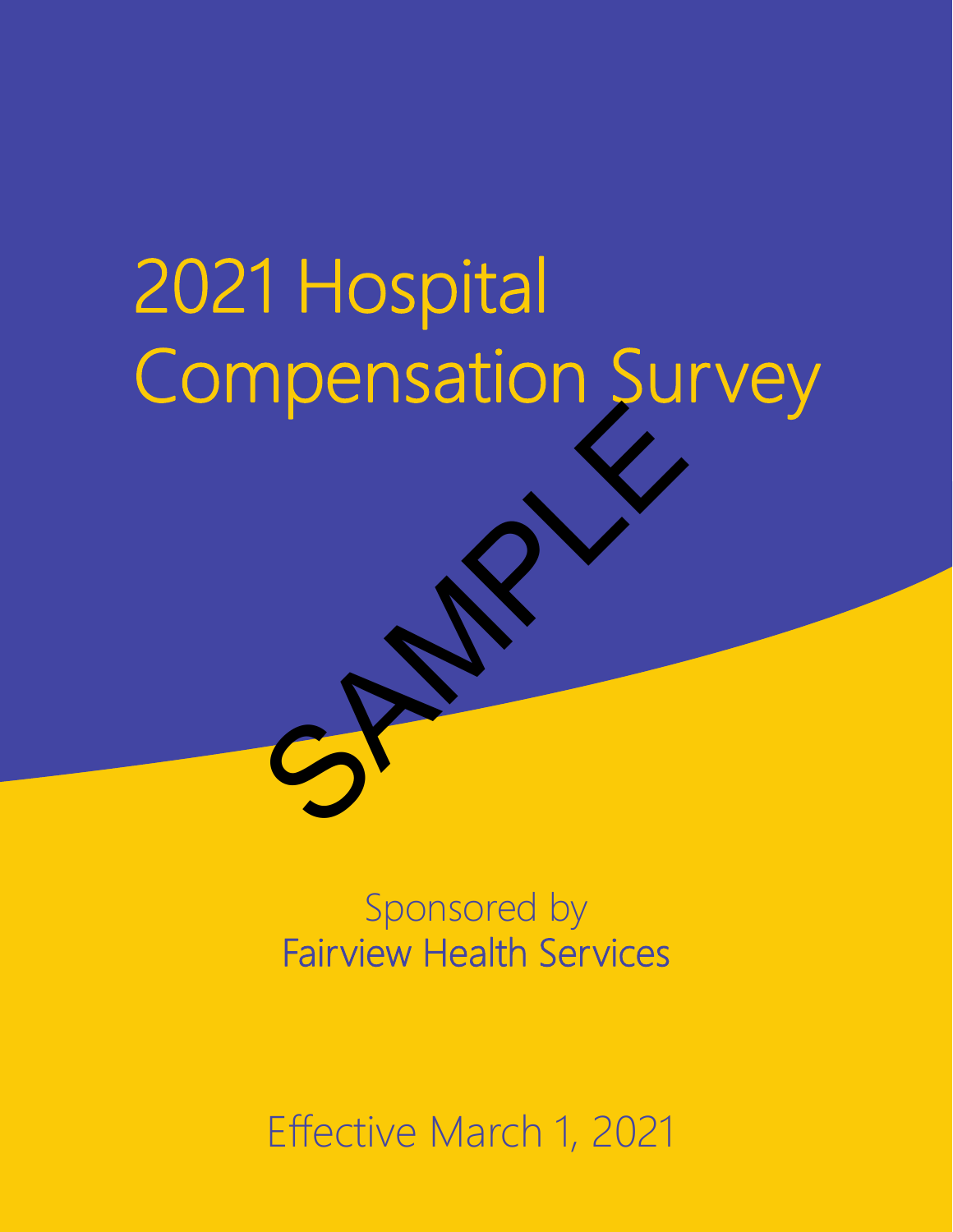# Table of Contents

|                                                       | Page<br><b>Number</b> |
|-------------------------------------------------------|-----------------------|
| <b>Survey Participants</b>                            |                       |
| Minnesota Organizations                               | $\overline{2}$        |
| <b>Wisconsin Organizations</b>                        | 5                     |
| North Dakota Organizations                            | 5                     |
| <b>Survey Information</b>                             |                       |
| Overview of Survey - Including definition of terms    | 6                     |
| <b>Summary of Salary Adjustments</b>                  |                       |
| <b>Total Budget Adjustments</b>                       | 9                     |
| <b>Salary Range Adjustments</b>                       | 10                    |
| <b>Salary Range Effective Dates</b>                   | 12                    |
| <b>Merit Increases</b>                                | 14                    |
| Across the Board Increases                            | 16                    |
| <b>Technical / Market Adjustments</b>                 | 17                    |
| <b>Other Pay Practices</b>                            |                       |
| <b>Shift Differentials</b>                            | 18                    |
| <b>Evening Shift</b>                                  | 19                    |
| Night Shift                                           | 22                    |
| <b>Weekend Shifts</b>                                 | 25                    |
| On-Call Pay                                           | 28                    |
| <b>Extra Shift Pay</b>                                | 31                    |
| Casual Pay Rates                                      | 32                    |
| Sign-On and Returning Box uses                        | 33                    |
| Position List $-$ Listed A, be etically by Job Family | 34                    |
| Results Reports                                       |                       |
| Account to <i>L</i> man e                             | 38                    |
| General and Admi Istrative                            | 65                    |
| Health Information / Medical Records                  | 122                   |
| Home Health                                           | 143                   |
| Housekeeping, Facilities, and Materials Management    | 148                   |
| <b>Human Resources</b>                                | 187                   |
| <b>Information Technology</b>                         | 210                   |
| Laboratory                                            | 223                   |
| <b>Nursing</b>                                        | 242                   |
| <b>Nutrition</b>                                      | 297                   |
| Pharmacy                                              | 310                   |
| Social / Behavioral                                   | 331                   |
| Technical / Imaging                                   | 366                   |
| Therapeutic / Rehabilitation                          | 405                   |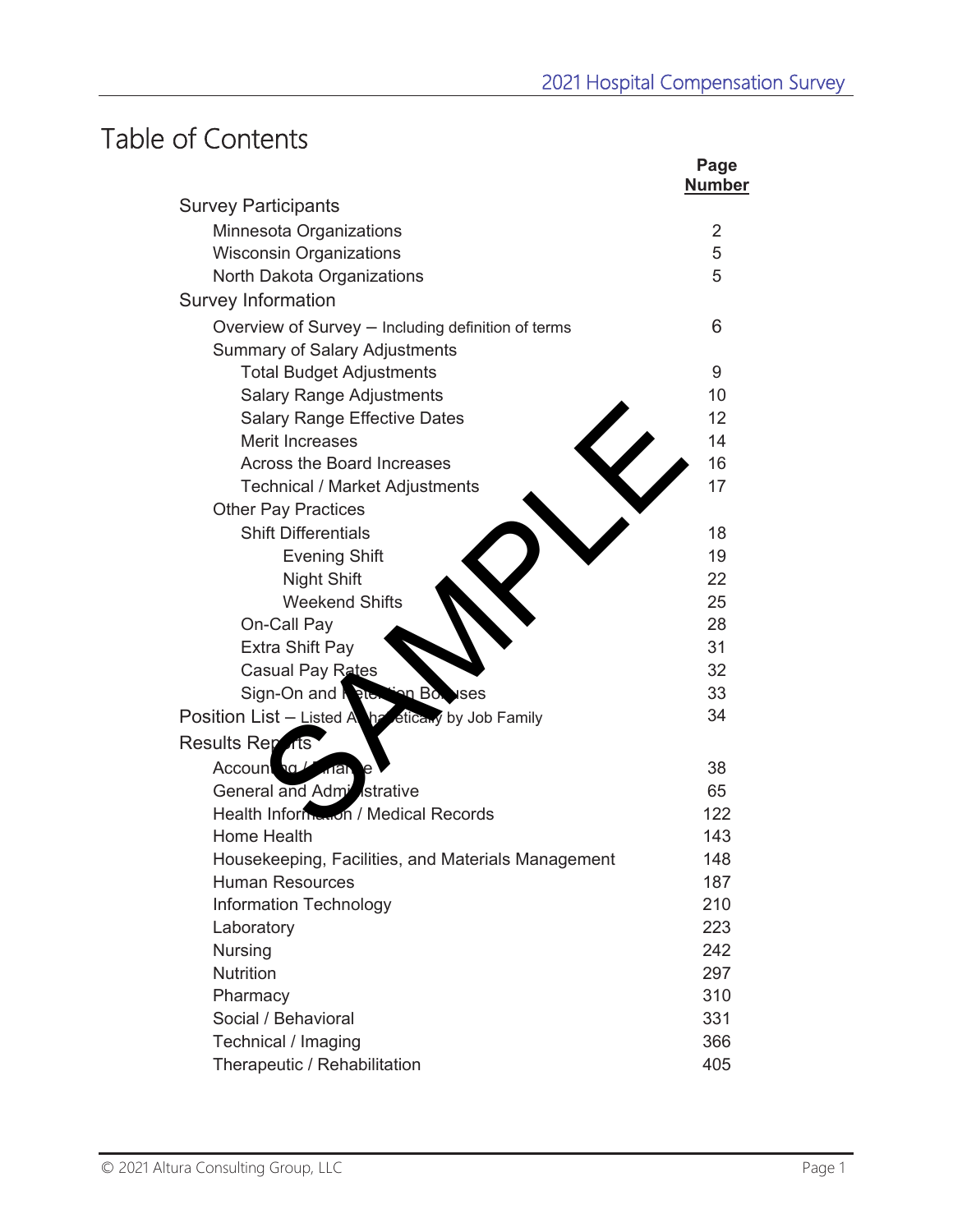## Summary of Salary Adjustments

#### **Total Budget Adjustments**

Participants reporting that they determine an overall total budget for salary adjustments (including all types – salary range, across the board, technical/market, merit, etc.) indicated actual 2020 and actual/projected 2021 percent increases to the salary budget. Results are shown by position classification. No participants reported 0% increases, and therefore data is shown in only one table instead of separate tables including and excluding 0% increases.

| <b>Position Classification</b> | <b>Number of</b><br><b>Organizations</b> | 25 <sup>th</sup> Percentile<br><b>Increase</b><br><b>Reported</b> | <b>Av</b><br>age<br><b>Inci</b><br>isr<br><b>Report</b> | <b>Median</b><br><b>Increase</b><br>Reported | 75 <sup>th</sup> Percentile<br><b>Increase</b><br><b>Reported</b> |
|--------------------------------|------------------------------------------|-------------------------------------------------------------------|---------------------------------------------------------|----------------------------------------------|-------------------------------------------------------------------|
| RN's (Do not include LPN's)    |                                          |                                                                   |                                                         |                                              |                                                                   |
| 2020 Actual Increase           | 8                                        | 2.4%                                                              | 2.7%                                                    | 3.0%                                         | 3.0%                                                              |
| 2021 Actual/Projected Increase | 9                                        | 2.5 <sup>o</sup>                                                  | يو                                                      | 3.0%                                         | 3.0%                                                              |
| Clerical                       |                                          |                                                                   |                                                         |                                              |                                                                   |
| 2020 Actual Increase           | 9                                        | 6%                                                                | 2.8%                                                    | 2.8%                                         | 3.0%                                                              |
| 2021 Actual/Projected Increase | 9                                        |                                                                   | 3.0%                                                    | 3.0%                                         | 3.0%                                                              |
| Service                        |                                          |                                                                   |                                                         |                                              |                                                                   |
| 2020 Actual Increase           | 9                                        |                                                                   | 2.7%                                                    | 2.9%                                         | 3.0%                                                              |
| 2021 Actual/Projected Increase |                                          | 2.7%                                                              | 2.9%                                                    | 3.0%                                         | 3.0%                                                              |
| <b>Technical</b>               |                                          |                                                                   |                                                         |                                              |                                                                   |
| 2020 Actual Increase           | $9\,$                                    | 2.5%                                                              | 2.8%                                                    | 2.8%                                         | 3.0%                                                              |
| 2021 Actual/Projected Increase |                                          | 2.8%                                                              | 3.0%                                                    | 3.0%                                         | 3.0%                                                              |
| Professional                   |                                          |                                                                   |                                                         |                                              |                                                                   |
| 2020 Actual Increase           |                                          | 2.5%                                                              | 2.8%                                                    | 2.8%                                         | 3.0%                                                              |
| 2021 Actual/Projected Increase | 9                                        | 2.8%                                                              | 3.0%                                                    | 3.0%                                         | 3.0%                                                              |
| Supervisory/Management         |                                          |                                                                   |                                                         |                                              |                                                                   |
| 2020 Actual Increase           | 9                                        | 2.5%                                                              | 2.8%                                                    | 2.8%                                         | 3.0%                                                              |
| 2021 Actual/Projected Increase | 9                                        | 2.8%                                                              | 3.0%                                                    | 3.0%                                         | 3.0%                                                              |
| Executive                      |                                          |                                                                   |                                                         |                                              |                                                                   |
| 2020 Actual Increase           | $\overline{7}$                           | 2.6%                                                              | 2.8%                                                    | 2.8%                                         | 3.0%                                                              |
| 2021 Actual/Projected Increase | 7                                        | 2.9%                                                              | 3.2%                                                    | 3.0%                                         | 3.3%                                                              |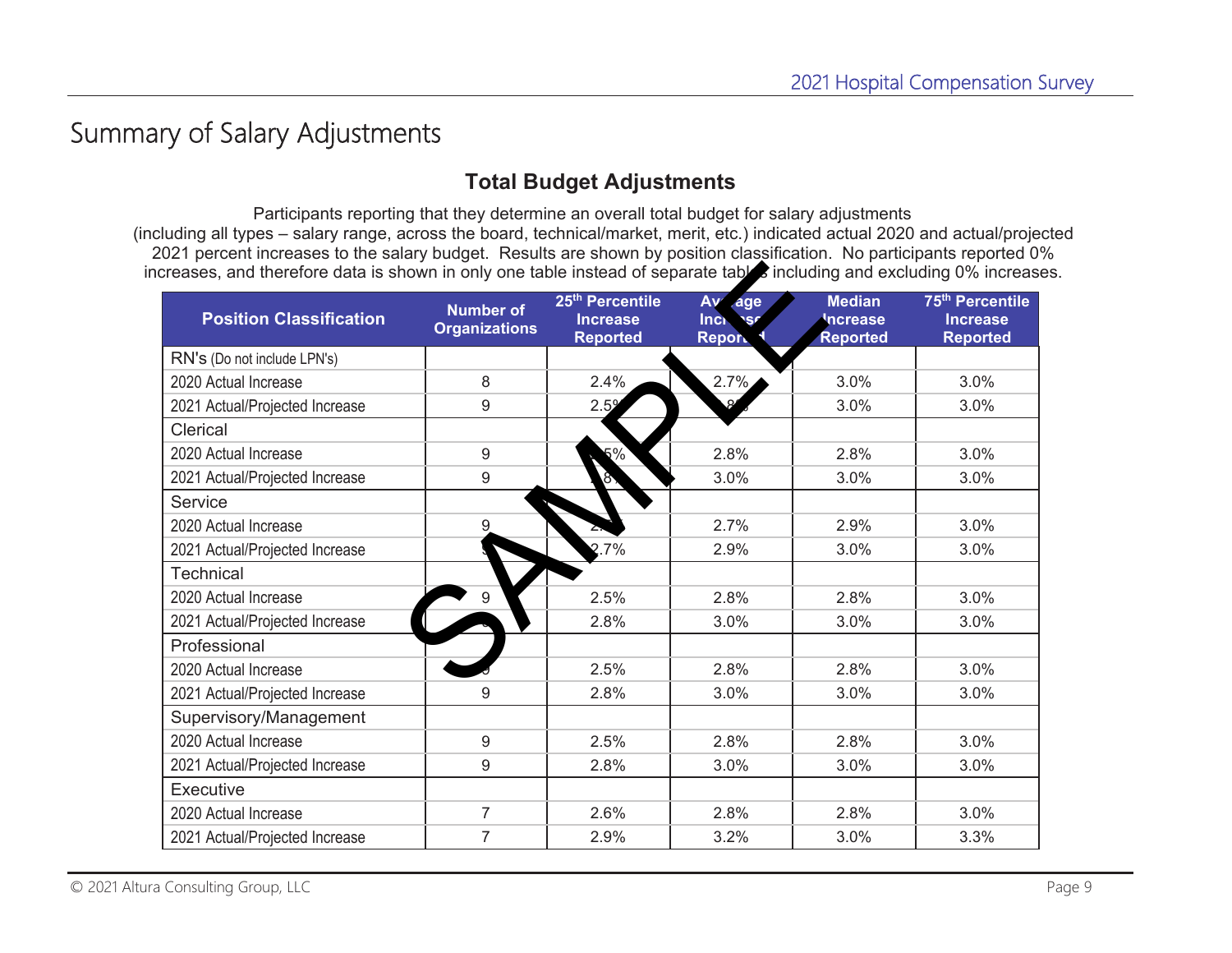## Other Pay Practices

This year, participants reported information for the following pay practices:

- 1. Shift Differentials
	- a. Straight and rotating evening and night shift premiums.
	- b. Weekend day, evening, and night shift premiums.
- 2. On-Call Pay
	- a. On-premise rates.
	- b. Off-premise rates.
- 3. Extra Shift Pay
	- a. Bonuses for picking up extra critical shift.
- 4. Casual Pay Rates
	- a. Flat casual pay.
- 5. Bonuses
	- a. Sign-on bonuses.
	- b. Retention bonuses.



Participants were instructed to "stack" shift diverential pay wites. For example, if an organization has a weekend night shift differential rate it would be the combination of the weekend day and w ekend night shift differential rates: weekend day shift rate (i.e., \$0.75) plus any additional amount for working weekend night shift site (i.e., \$0.75) plus any additional amount for working weekend night shifts (i.e.

#### **Shift Definitions**

|                        | <b>Straight Evening:</b> Shift differential for employee that works only evening shifts.                                 |
|------------------------|--------------------------------------------------------------------------------------------------------------------------|
| <b>Straight Night:</b> | Shift differential for employee that works only night shifts.                                                            |
|                        | <b>Rotate Evenings:</b> Evening shift differential for employee that has a schedule that rotates day and evening shifts. |
| <b>Rotate Nights:</b>  | Night shift differential for employee that has a schedule that rotates day and night shifts.                             |

See following pages for summary of shift differentials paid for each shift type.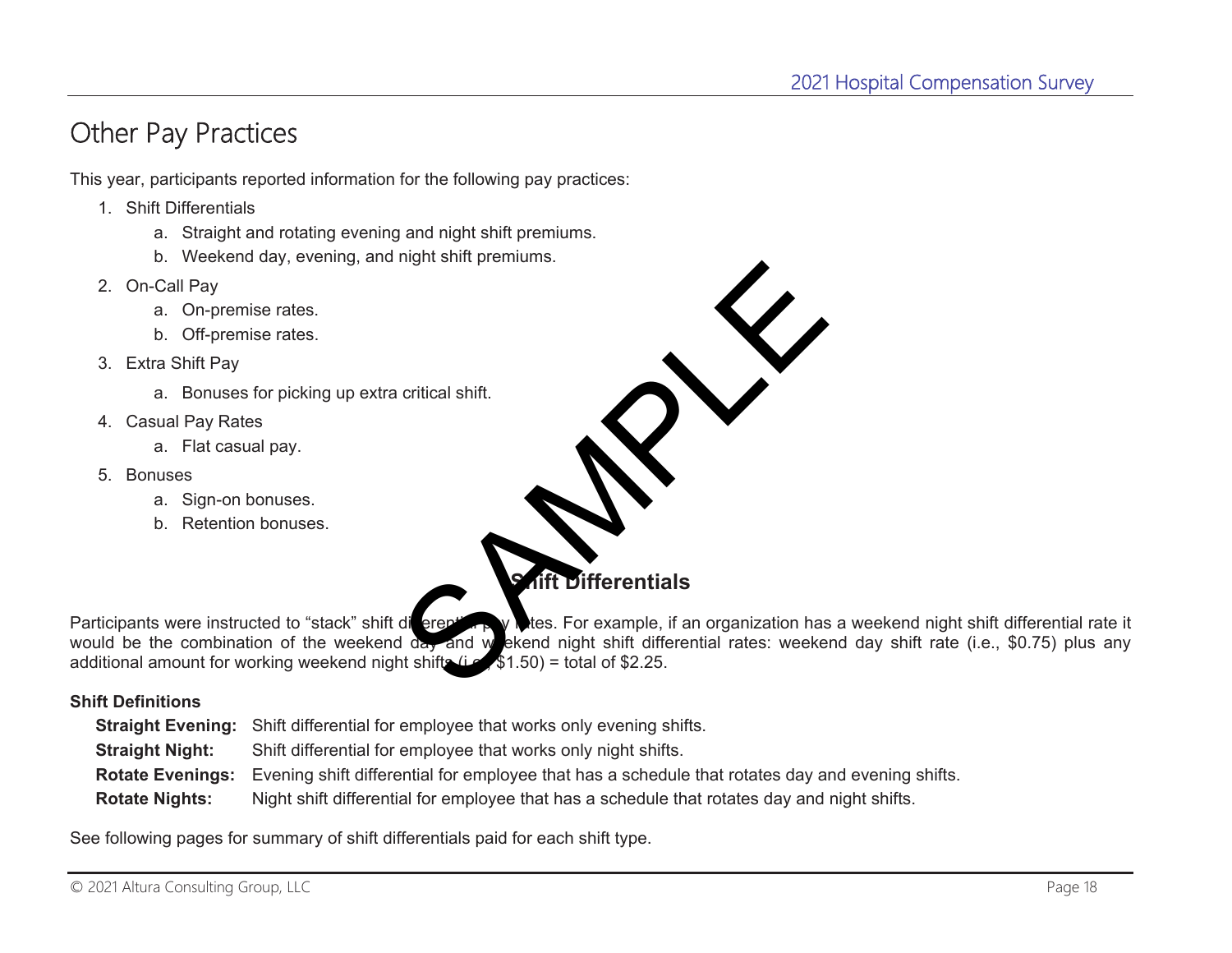### 2021 Hospital Compensation Survey

| <b>WEEKEND Shift Differentials</b> |                  |                    |                  |               |                        |         |               |                      |         |               |  |  |
|------------------------------------|------------------|--------------------|------------------|---------------|------------------------|---------|---------------|----------------------|---------|---------------|--|--|
|                                    |                  | # Orgs             | Average          | <b>Median</b> | # Orgs                 | Average | <b>Median</b> | # Orgs               | Average | <b>Median</b> |  |  |
| <b>Job Family / Position</b>       |                  | <b>Weekend Day</b> |                  |               | <b>Weekend Evening</b> |         |               | <b>Weekend Night</b> |         |               |  |  |
| <b>Mammography</b>                 | All Orgs         | 11                 | \$1.34           | \$1.00        | 11                     | \$2.26  | \$2.35        | 11                   | \$2.73  | \$2.80        |  |  |
| <b>Technologist</b>                | MN Orgs          | 9                  | \$1.20           | \$1.00        | 10                     | \$2.26  | \$2.38        | 10                   | \$2.72  | \$2.78        |  |  |
|                                    | Twin Cities Orgs | 5                  | \$0.96           | \$0.90        | 5                      | \$1.69  | \$2.15        | 5                    | \$1.89  | \$2.40        |  |  |
|                                    | Other Orgs       | $\overline{2}$     | $\star$          | $\star$       | $\mathbf{1}$           | $\star$ | $\star$       | $\mathbf{1}$         | $\star$ | $\star$       |  |  |
| <b>Medical Lab</b>                 | All Orgs         | 13                 | \$1.35           | \$1.15        | 12                     | \$2.55  | \$2.48        | 13                   | \$3.27  | \$3.50        |  |  |
| <b>Technician (MLT)</b>            | MN Orgs          | 11                 | \$1.24           | \$1.15        | 11                     | \$2.56  | \$2           | 12                   | \$3.31  | \$3.50        |  |  |
|                                    | Twin Cities Orgs | $\overline{7}$     | \$1.26           | \$1.15        | 6                      | \$2.67  | .65           | $\overline{7}$       | \$3.36  | \$3.50        |  |  |
|                                    | Other Orgs       | $\overline{2}$     | $\star$          | $\star$       | $\mathbf{1}$           | $\star$ | $\star$       | $\mathbf{1}$         | $\star$ | $\star$       |  |  |
| <b>Medical</b>                     | All Orgs         | 11                 | \$1.52           | \$1.50        | 10                     | 00      | \$3.          | 11                   | \$3.95  | \$4.20        |  |  |
| <b>Technologist</b>                | <b>MN Orgs</b>   | 10                 | \$1.38           | \$1.38        | $10$                   | \$3.6   | 63.00         | 11                   | \$3.95  | \$4.20        |  |  |
|                                    | Twin Cities Orgs | 6                  | \$1.36           | \$1.38        | 5.                     | 3.20    | \$3.25        | 6                    | \$4.18  | \$4.23        |  |  |
|                                    | Other Orgs       | $\mathbf{1}$       | $\star$          | $\star$       | <sup>0</sup>           | $\star$ | $\star$       | 0                    | $\star$ | $\star$       |  |  |
| <b>Nurse Practitioner</b>          | All Orgs         | 4                  | $^\star$         | $\star$       |                        | $\star$ | $\star$       | $\overline{4}$       | $\star$ | $\star$       |  |  |
|                                    | MN Orgs          | 4                  | $\star$          | $\star$       |                        | $\star$ | $\star$       | $\overline{4}$       | $\star$ | $\star$       |  |  |
|                                    | Twin Cities Orgs | 3                  | $\star$          |               |                        | $\star$ | $\star$       | 3                    | $\star$ | $\star$       |  |  |
|                                    | Other Orgs       | 0                  | $\star$          | $\star$       |                        | $\star$ | $\star$       | 0                    | $\star$ | $\star$       |  |  |
| Occupational                       | All Orgs         | 13                 | \$1.90           | 00            | 10                     | \$2.92  | \$2.85        | 11                   | \$3.31  | \$3.50        |  |  |
| <b>Therapist</b>                   | <b>MN Orgs</b>   | 11                 | \$1.89           | \$2.00        | 9                      | \$2.94  | \$3.00        | 10                   | \$3.29  | \$3.45        |  |  |
|                                    | Twin Cities Orgs | $\overline{7}$     | \$1 <sup>o</sup> | 5             | 5                      | \$2.82  | \$3.00        | 6                    | \$3.02  | \$3.20        |  |  |
|                                    | Other Orgs       | $\overline{2}$     |                  |               | $\mathbf{1}$           | $\star$ | $\star$       | $\mathbf{1}$         | $\star$ | $\star$       |  |  |
| <b>Certified</b>                   | All Orgs         | 12                 |                  | \$1.75        | 10                     | \$2.67  | \$2.38        | 10                   | \$3.03  | \$2.78        |  |  |
| Occupational                       | <b>MN Orgs</b>   | 10                 | \$1.67           | \$1.75        | 9                      | \$2.74  | \$2.50        | 9                    | \$3.09  | \$3.05        |  |  |
| <b>Therapy Assistant</b>           | Twin Cities Orgs | $\overline{7}$     | \$1.66           | \$1.75        | 6                      | \$2.38  | \$2.25        | 6                    | \$2.51  | \$2.38        |  |  |
|                                    | Other Orgs       | $\overline{2}$     | $\star$          | $\star$       | $\mathbf{1}$           | $\star$ | $\star$       | $\mathbf{1}$         | $\star$ | $\star$       |  |  |
| Physician                          | All Orgs         | 3                  | $\star$          | $\star$       | 3                      | $\star$ | $\star$       | 3                    | $\star$ | $\star$       |  |  |
| <b>Assistant</b>                   | MN Orgs          | 3                  | $^\star$         | $\star$       | 3                      | $\star$ | $\star$       | 3                    | $\star$ | $\star$       |  |  |
|                                    | Twin Cities Orgs | $\overline{2}$     | $\star$          | $\star$       | $\sqrt{2}$             | $\star$ | $\star$       | $\overline{2}$       | $\star$ | $\star$       |  |  |
|                                    | Other Orgs       | 0                  | $\star$          | $\star$       | $\mathbf 0$            | $\star$ | $\star$       | $\mathsf{O}\xspace$  | $\star$ | $\star$       |  |  |